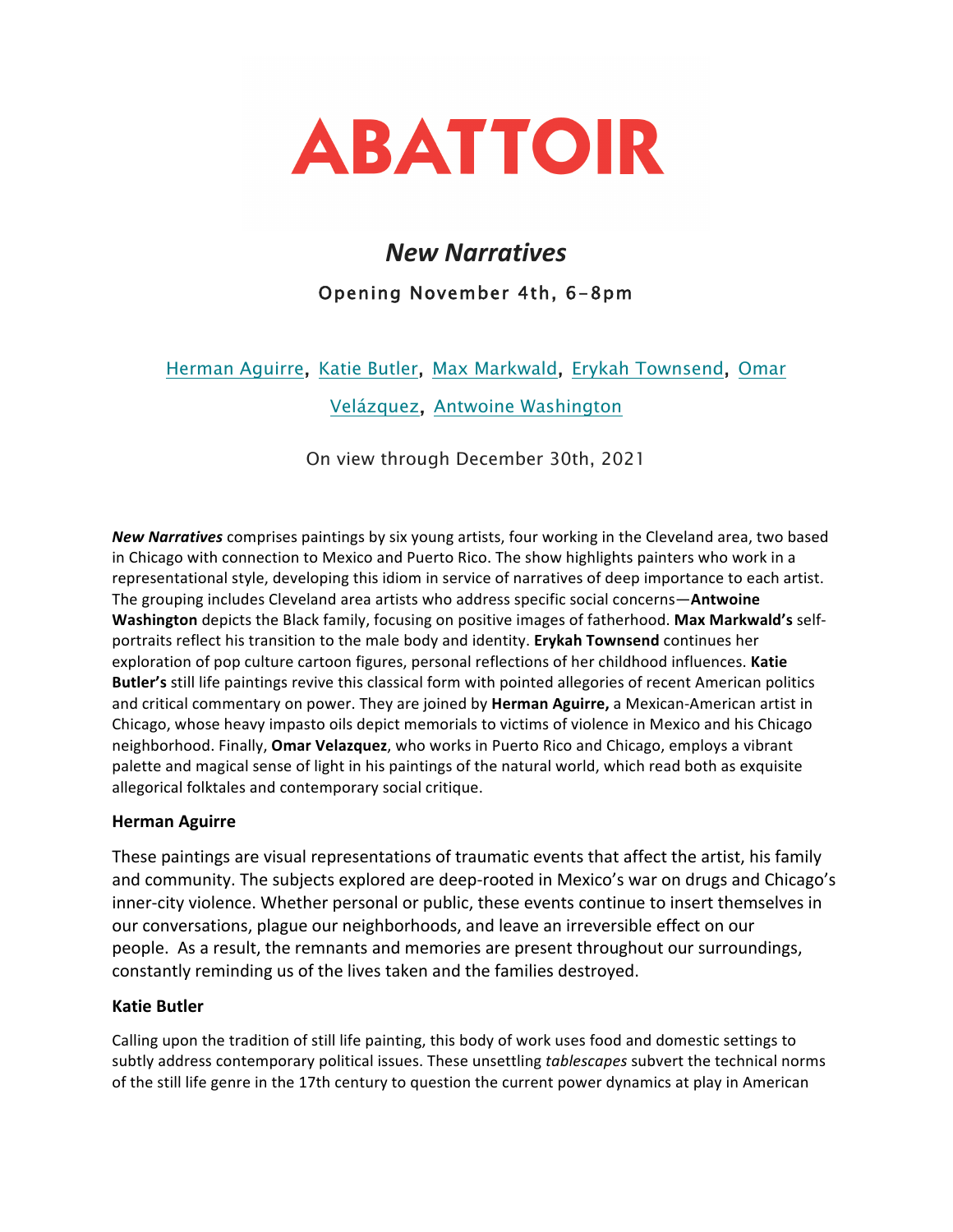politics. Moments away from being gutted, filleted, and consumed, fish and crustaceans stare at the viewer with anxious eyes. These paintings question who the feast is for, and who is paying the tab.

### **Max Markwald**

In September of 2018, I legally changed my name to Max (he/him/his) and began using large-scale realistic portraiture to document my gender transition. I hear a lot of comments that people expect to see more emotional struggle in my work, which always strikes me as funny. Although realizing I was trans was a bit confusing and awkward, everything after that has been life-saving. For me, the struggle associated with the trans experience hasn't come from inner turmoil; it's come from living in a society that doesn't recognize my existence; it's come from being denied healthcare, threatened my job, and harassed in public. I hope in ten-twenty years, people view my work without anticipating pain and instead question why there had to be so much.

# **Erykah Townsend**

In this work, I considered the horror aspect of pop culture. I Frankensteined two films to create one narrative, combining the horror film *Carrie* with Michael Jackson's Thriller in a single frame. This draws each character to their original subjects, but seen in another light. Carrie's shower scene and the ending of Michael Jackson's Thriller are both iconic, expressing controversial narratives. This painting depicts negative experiences of young women when they hit puberty. The witch is a play on how women are seen as evil when they are on their cycle, as well as the history of witches. Michael Jackson's glare represents the eyes of society; anticipating later events of being sexualized as a woman.

# **Omar Velazquez**

Omar Velázquez divides his time between Ponce, Puerto Rico and Chicago. He paints landscapes of the island with close observation of the flora and fauna, along with evidence of humankind's encroaching on magical scenes. His closely observed birds in lush environments also reference colonialism and the experience of the Puerto Rican diaspora. Memory and dream suffuse these scenes with surreal light, bringing the artist's experiences of wandering the countryside to the fore.

#### **Antwoine Washington**

Celebrate the wins with the ones you love.

The work investigates the meaning of black luxury, with influences from hip hop music videos. The celebration of success and how moments spent with loved ones become the true value. Sharing stories of love, success, marriage, family and experiences. By encouraging this shift in perspective, I want to show that the real value isn't in the purchase of the materials but in the moments created from the experiences shared.